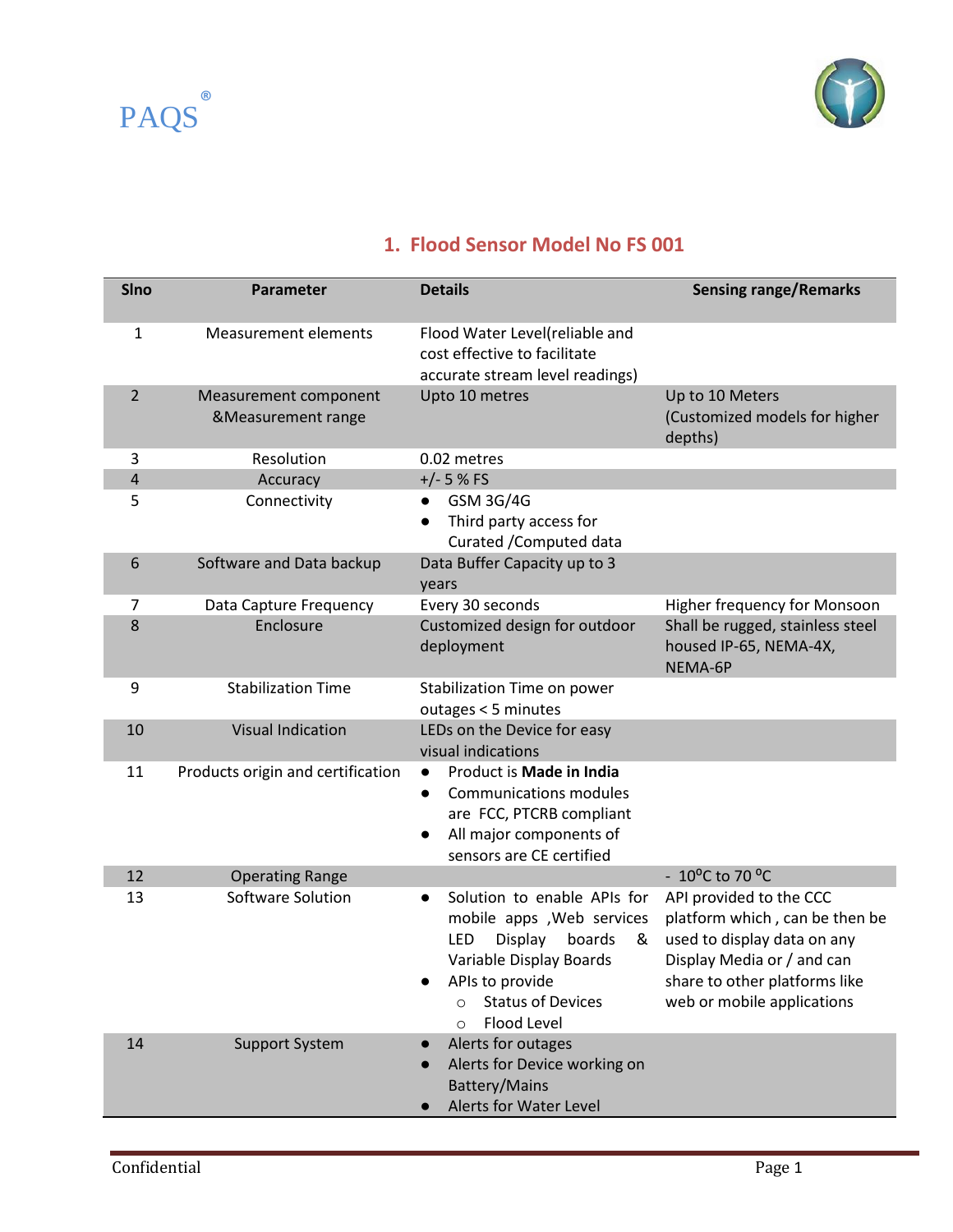



|    |                                  | crossing the breakpoint level<br>Remote configuration of<br>$\bullet$<br>Sensor                                                                                                                                                                                           |                                                                                                                                           |
|----|----------------------------------|---------------------------------------------------------------------------------------------------------------------------------------------------------------------------------------------------------------------------------------------------------------------------|-------------------------------------------------------------------------------------------------------------------------------------------|
| 15 | <b>Element Management System</b> | Device Listing & Details<br>$\bullet$<br>Device Availability<br>$\bullet$<br><b>Device Polling status</b><br>Device Outage status<br><b>API Usage Report</b><br>Control on Email alerts for<br>device downtime<br>Weekly & Monthly trends<br>$\bullet$<br>Historical data |                                                                                                                                           |
| 16 | Data Analytics                   | Analysis of rain fall data with<br>the flood data                                                                                                                                                                                                                         |                                                                                                                                           |
| 17 | Data Collection                  |                                                                                                                                                                                                                                                                           | Data from Sensors sent to<br>PAQS cloud located in India<br>and available as secure REST<br>APIs for IOT platforms/other<br>applications. |
| 18 | <b>Power Requirements</b>        | 230V AC 50 Hz                                                                                                                                                                                                                                                             |                                                                                                                                           |